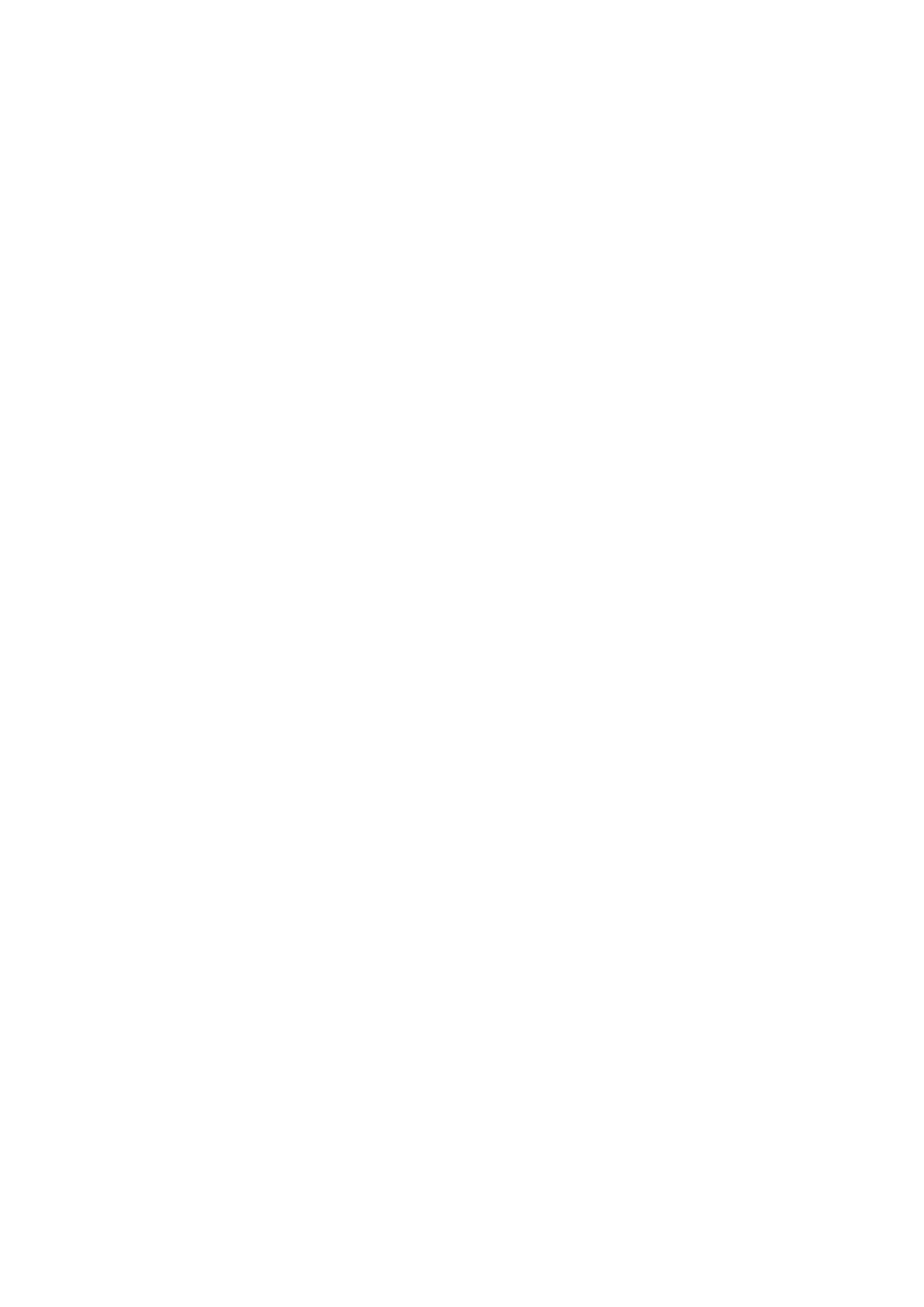their views and opinions on main challenges and most needed measures to protect older people in LTCF. As a result, the findings section presents mostly the responses to question 3.

We shared with professionals the following questions:

- **1.** Do you think that the needs of older people in LTCF have been put on the agenda of the Italian response to the COVID-19 outbreak?
- **2.** Are you aware of any local or regional measures that tried to compensate for the gaps in national government policies to reduce the impact of COVID-19 on older people in LTCF?
- **3.** What are the main challenges faced by LTCF and what measures do you think should be implemented to reduce the impact of COVID-19 on older people in LTCF, to better protect their level of health and wellbeing in case of future waves of COVID-19 or future health emergencies?

**Phase III**: Submitting the questions to Italian professionals working in the LTC sector.

In mid-June 2020 we sent the questions to the professionals identified. When sending out the questions, we clarified that the aim of the survey was to understand the main challenges faced by LTCF during the COVID-19 emergency and to identify the actions needed to better protect older residents' health and wellbeing in case of future COVID-19 waves or future emergencies.

Professionals were given till the end of June 2020 to send their responses.

### **Phase IV: Analyzing the responses.**

As first step, we identified those who had participated into the survey. By the end of June 2020, fifteen professionals responded to the questions. We believe that those who did not respond to the survey were too busy to take part in it. In fact, among the fifteen professionals contacted who did not send their responses, eight professionals responded that they did not have time to participate. Not surprisingly, we received the highest number of responses from those who were not directly working in long-term care facilities, namely the associations representing older people at the local and national level. In contrast, the lowest number of responses came from healthcare workers, who played a major role in fighting COVID-19 in LTCF.

The characteristics of respondents are summarized in the **[Table 1](#page-2-0)** below:

Respondents were able to provide information on LTCF in all of Italy. However, the respondents operating at the local level were all from northern and central regions. This may affect our findings as the information reported is not equally representative of all Italian regions.

To analyze the responses, we adopted a thematic analysis approach. Firstly, we reported the answers received on an excel file. This helped us to ease the comparison between answers to the same question and to get familiar with the data collected. Secondly, we grouped the answers according to the category of professionals, to see if opinions among people performing the same job were similar. Then, for each question, we identified common patterns across the responses collected. By using this approach, we were able to identify six main themes which were broadly discussed by respondents and that we reported in the Finding session.

Once we analyzed our responses, we compared them with the evidence on LTCF collected by national and international organizations since the beginning of the pandemic. This comparison aimed to see whether there was a correspondence between the main themes highlighted by respondents and those highlighted by international and national guidelines. We focused on international evidence, collected by the Centre for Disease Control (CDC), the European Centre for Disease Control (ECDC) and by the World Health Organization (WHO), and on national evidence, collected by the Italian Ministry of Health and the Italian Health Institute (ISS). We found that the actions which, according to participants, needed to be implemented to better protect older people's health and wellbeing were also included in guidelines and recommendations published by the above- mentioned organizations and institutions. The actions which need to be considered to mitigate future health risks in LTCF and improve responses during health emergencies are reported and described in the Discussion session.

# **LIMITATIONS**

The paper is based on two main types of information: opinions collected through a rapid qualitative survey among professionals working in LTCF and evidence gathered from national and international guidelines. As the number of healthcare professionals who responded to the survey is small, the information collected may not be representative of all workers operating in the

|                | <b>WORKERS</b> | <b>HEALTHCARE DIRECTORS OF DIRECTORS OF</b><br><b>LOCAL LTCF</b> | AND PRIVATE LTCF PEOPLE | <b>LOCAL ASSOCIATIONS</b><br>NATIONAL PUBLIC REPRESENTING OLDER | NATIONAL ASSOCIATIONS<br><b>REPRESENTING OLDER PEOPLE</b> |
|----------------|----------------|------------------------------------------------------------------|-------------------------|-----------------------------------------------------------------|-----------------------------------------------------------|
| N. respondents |                |                                                                  |                         |                                                                 |                                                           |

<span id="page-2-0"></span>**Table 1** Characteristics of respondents.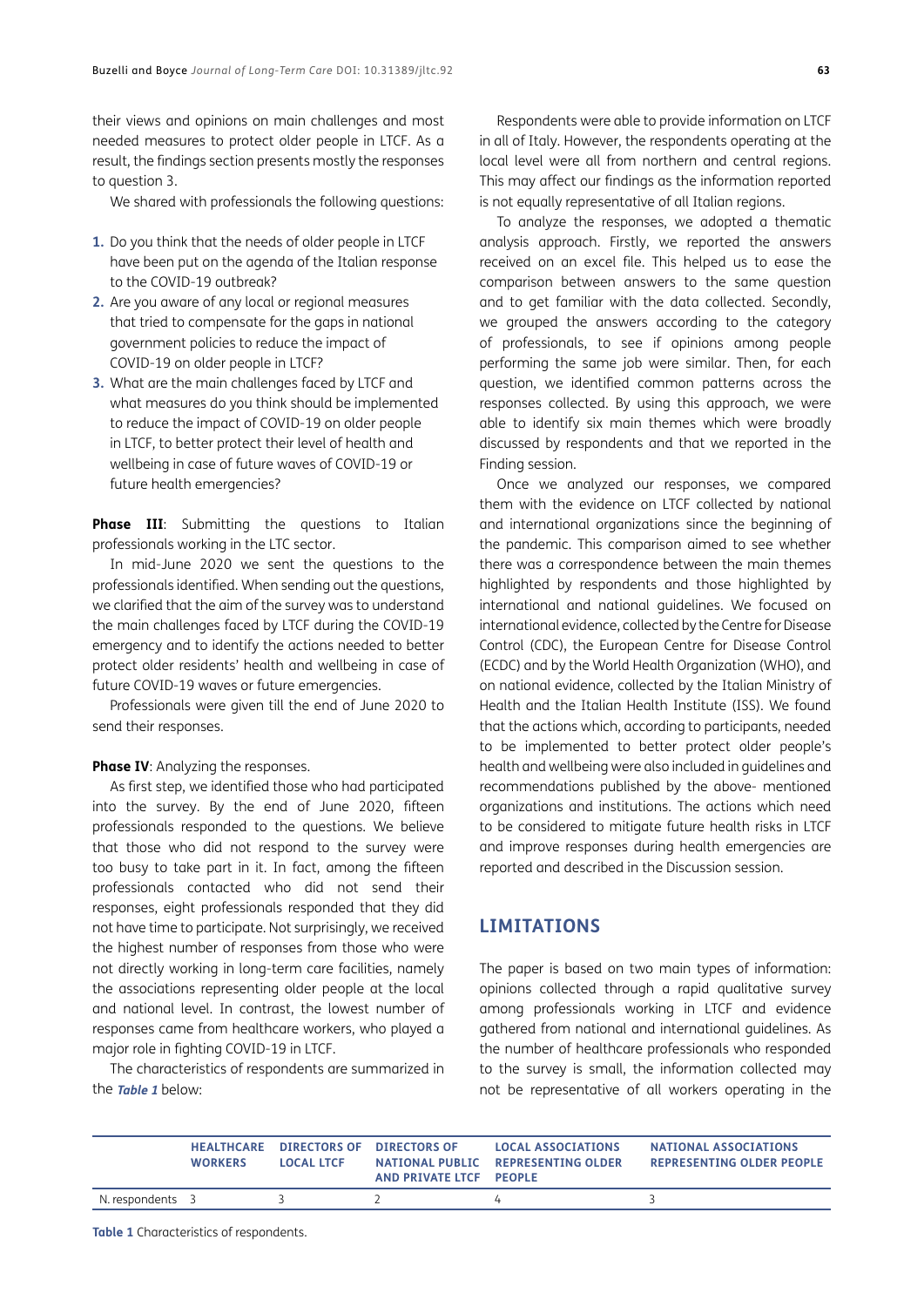sector in Italy. Finally, the number of the international and national guidelines reviewed is limited. Therefore, the list of actions and suggestions on how to strengthen the LTC sector and better manage LTCFs during health emergencies is not exhaustive.

## **FINDINGS**

When asking respondents if, in their opinion, the needs of older people were put on the agenda of the Italian response to COVID-19, all of them said older people's needs were not prioritized as they should have. On the contrary, once the first COVID-19 cases were identified in Northern regions, attention was primarily given to hospitals and focused on the problem of providing acute care ([Berloto et al., 2020\)](#page-7-1). As a result, LTCF in the hardest hit regions found themselves with no guidelines on how to protect their residents [\(Berloto et al., 2020](#page-7-1)). In the absence of guidance, some regions moved faster than others to protect older residents in LTCF, for instance, by adopting more protective and restrictive measures [\(Pisano et al., 2020\)](#page-8-0).

When asking respondents if they were aware of regional measures which compensated for the gaps of national policies, the strategy adopted by Veneto was positively cited as a good practice by most respondents. This strategy relied on extensive testing of both symptomatic and asymptomatic cases, proactive tracing of potential positivises and specific efforts to monitor healthcare professionals in close contact with at-risk populations, such as older residents ([Pisano et al., 2020](#page-8-0)).

Differently, some other regions were mentioned by participants for their conservative approach to testing and for putting hospitals at the centre of their responses. Most LCTF in Lombardy lock downed in early March and did not allow new entries. Nevertheless, the regional government, on March 8, asked local authorities to identify LTCF for older people that were able to accommodate COVID-19 patients with mild symptoms. This measure was taken to enable hospitals to discharge elderly patients and lighten their burden [\(Regione](#page-8-0) [Lombardia, 2020a](#page-8-0)). According to respondents operating in the LTC sector, this approach, which shows how little consideration was given to the possible devastating effects of COVID-19 on this vulnerable group, may have determined higher death rates in LTCF and accelerated the spread of the virus in the facilities. Despite some regions were quicker than others in developing strategies to protect residents in LTCF against COVID-19, the similar responses received from professionals working in LTCF in different Italian regions prove that the LTC sector faced similar challenges throughout Italy.

When asking respondents about the main challenges which LTCF faced during the pandemic, respondents mentioned six main factors which may have accelerated the spread of the virus and determined higher death rates among residents, including:

- **1. PPE and Protection:** The most critical factor which, according to respondents, accelerated the spread of the virus has been the lack of personal protective equipment (PPE) and the lack of clear guidance on their use and disposal. To better handle future waves or other pandemics, respondents stated the need to develop clear instructions and safety protocols to manage the procurement of PPE as well as the rapid administration of tests for staff and residents. After the first COVID-19 cases were identified in early February 2020, Italian LTCF did not receive any guidance on how to handle COVID-19 cases within LTCF [\(Mattiacci, 2020\)](#page-8-0). In addition, LTCF did not have adequate PPE to protect staff and slow the spread of the virus among residents and staff [\(Quotidiano Sanità, 2020a](#page-8-0)). In some cases, regions did not develop a strategy to test healthcare workers in contact with older people and instead they only tested hospitalized residents [\(FNOMCeO, 2020;](#page-8-0) [Pisano et al., 2020\)](#page-8-0). According to respondents, the inability of LTCF to test residents was a major factor that accelerated the spread of the virus, due to asymptomatic people unknowingly passing the virus on to staff and other residents [\(Istituto Superiore di](#page-8-0)  [Sanità, 2020; McMichael et al., 2020](#page-8-0)). Despite the lack of tests has been a major factor responsible for a high number of COVID-19 positive cases in LTCF, test shortages still persisted in future waves. In November 2020, for instance, the surveillance of COVID-19 at LTCF for older people was hampered by the lack of tests, needed to test visitors and healthcare workers before entering the facilities ([Carnevali, 2020](#page-8-0)). According to respondents, clear guidelines and procurement procedures are needed to ensure staff and older residents' safety and protection.
- **2. Management:** According to respondents, the responsibilities of the Italian LTC sector, shared across local, regional and national levels, inhibited dialogue and cooperation at the beginning of the pandemic and compromised an effective response to deal with COVID-19. The lack of coordination in the LTC sector has increased delays in access to usual health services, which affected mortality rates in LTCF for older people in Italy. As specified by respondents, although the number of doctors and nurses increased during the pandemic, backlogs of care remain high [\(Camera dei Deputati, 2020;](#page-7-1) [Quotidiano Sanità, 2020b](#page-8-0)). As people have been less able to access needed care during the pandemic, morbidity and mortality associated with preventable and treatable conditions most likely dramatically increased [\(Czeisler, 2020](#page-8-0); Szczerbiska, 2020).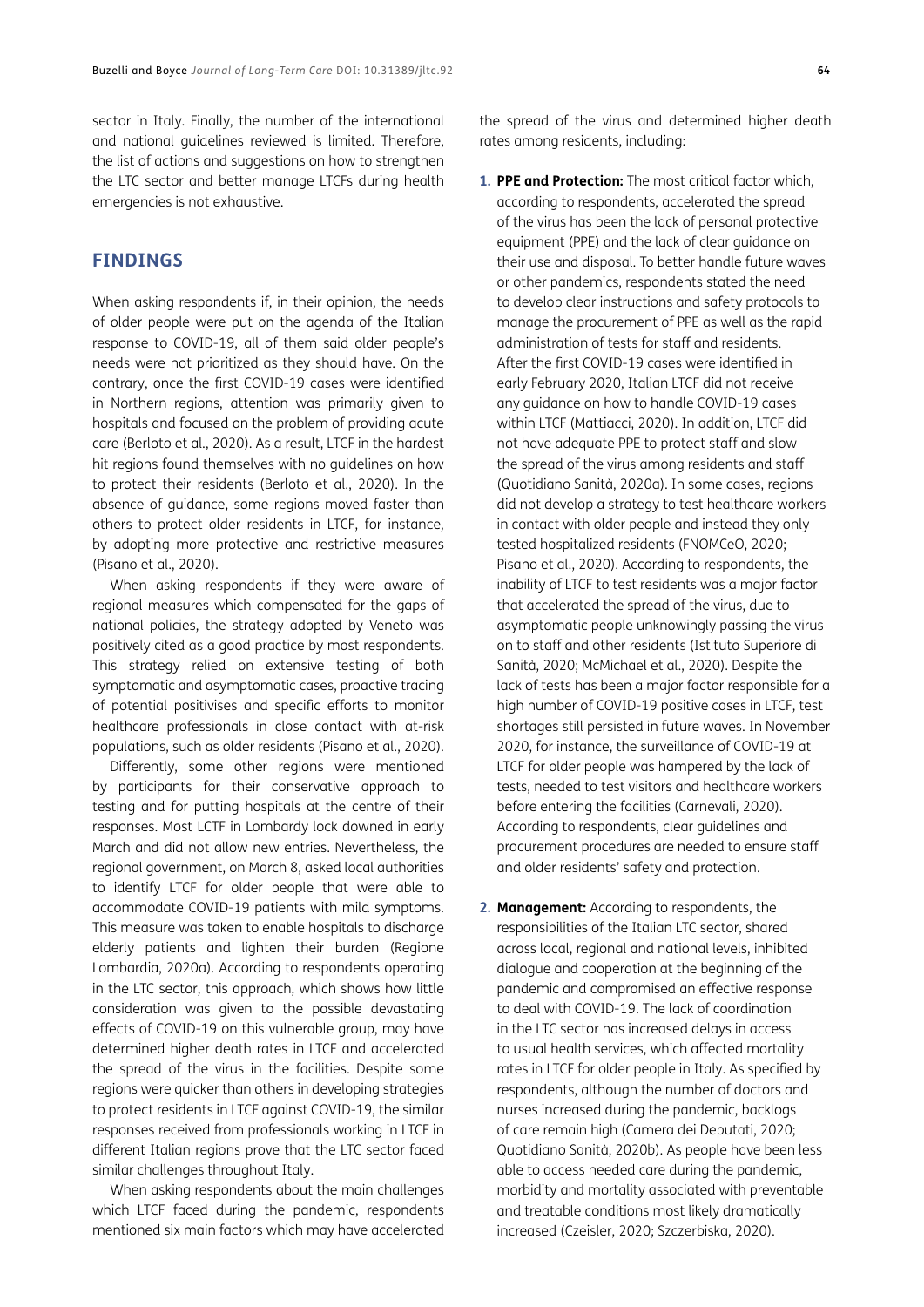According to respondents, joint and coordinated actions are needed to improve the management and strategic planning of LTCF.

- **3. Social Distancing:** The lack of social distancing measures among residents and staff was identified by respondents as one of the main factors responsible for the high number of infections recorded in LTCF during the first wave of the pandemic [\(McMichael et al., 2020](#page-8-0)). Whilst physical distancing in most LTCF with highly dependent residents is difficult, nevertheless, physical distance needs to be maintained, for example by limiting groups activities or eliminating external visitors ([OECD, 2020\)](#page-8-0). According to respondents, when introducing these types of social distancing measures, it is essential to maintain an adequate balance between distancing and isolation ([Wu, 2020](#page-9-0)). Respondents highlighted that, even though frequent contacts could be maintained by using IT devices for remote interactions, this might be challenging due to the limited digital skills of older people. While the risk of infection could be reduced by preventing external visits, the risk of loneliness and isolation could dramatically increase among older residents. As loneliness and isolation have been associated with higher risks of depression and anxiety and higher risks of health diseases, strokes and dementia, respondents highlighted the importance of investing in digital technologies and in training courses to allow older people to maintain social remote connections while staying safe ([CDC, 2020](#page-8-0)).
- **4. Governance and participatory decision making:**  According to respondents, the lack of coordination between LTCF, health professionals and social care providers negatively affected older people's health in LTCF and increased their hospitalisation. According to respondents, the lack of integration is related to a 'hospital-centrism' approach, on which some Italian regions, such as Lombardy, rely on [\(Scura,](#page-8-0)  [2020\)](#page-8-0). These systems do not rely on coordination between different actors and stakeholders, which is essential for dealing with older people's multiple conditions, but, instead, they work in silos. To better protect older residents in LTCF in future waves and future health emergencies, coordination with different stakeholders, including GPs, social care providers, families and healthcare workers needs to be strengthened and maintained. This inclusive and integrated care structure may help to better monitor older people's health as well as to reduce hospitalizations ([Cranley et al., 2020\)](#page-8-0). According to respondents, higher integration could reduce the burden on hospitals and determine a responsible use of resources, which could more easily meet and

address older people's multiple morbidities.

- **5. Capacity building:** The lack of qualified staff in LTCF, including doctors, nurses, health care workers and auxiliary care workers, was identified by respondents as a key issue for dealing with COVID-19. LTCF for older people are characterized by a chronic shortage of professional staff which severely affect the quality of services offered by long-term care structures. Recent data show that many of those working in Italian LTCF are not qualified [\(Jessoula et al., 2018](#page-8-0)). Of the estimated 1.1 million workers employed by LTCF for older people in Italy the vast majority are low-skilled carers, often migrant workers with no official training or qualifications [\(Jessoula et al.,](#page-8-0)  [2018\)](#page-8-0). This is largely due to a strong migration of staff members to public hospitals, offering higher salaries and more career opportunities compared to the long-term care sector ([Salvalaggio, 2020\)](#page-8-0). According to respondents, LTCF staff should be adequately trained to better take care of older people during emergency contexts and to avoid sending residents to hospitals. This can be done by teaching them how to assess vital signs or detect symptoms, for instance. To respond more quickly during health emergencies, respondents highlighted the importance of developing comprehensive training packages for LTCF staff and enhancing dialogue between managers and staff.
- **6. Ensuring high quality of care:** According to respondents, LTCF for older people did not have the necessary resources to ensure high quality of care during health emergencies. They reported that the lack of skilled-professionals and digital devices made it difficult to maintain high standard of care, especially when LTCF residents were denied access to hospitals, as happened in Lombardy. To avoid further hospitalizations, on March 30, residents of LTCF aged 75 and over in Lombardy were no longer allowed to be moved to hospitals and, if needed, they had to receive treatments within the LTCF [\(Regione](#page-8-0)  [Lombardia, 2020b](#page-8-0)). According to respondents, it is critical to ensure coordination between LTCF and health services to better protect older people's health in case of emergencies. Furthermore, to ensure remote medical supervision, respondents recommended the use of telemedicine in LTCF to be improved and strengthened [\(ECDC, 2020b](#page-8-0); [ISS, 2020](#page-8-0)).

# **DISCUSSION**

The qualitative data collected through the survey prompted reflection on how to improve the way we look after our growing older population. These actions,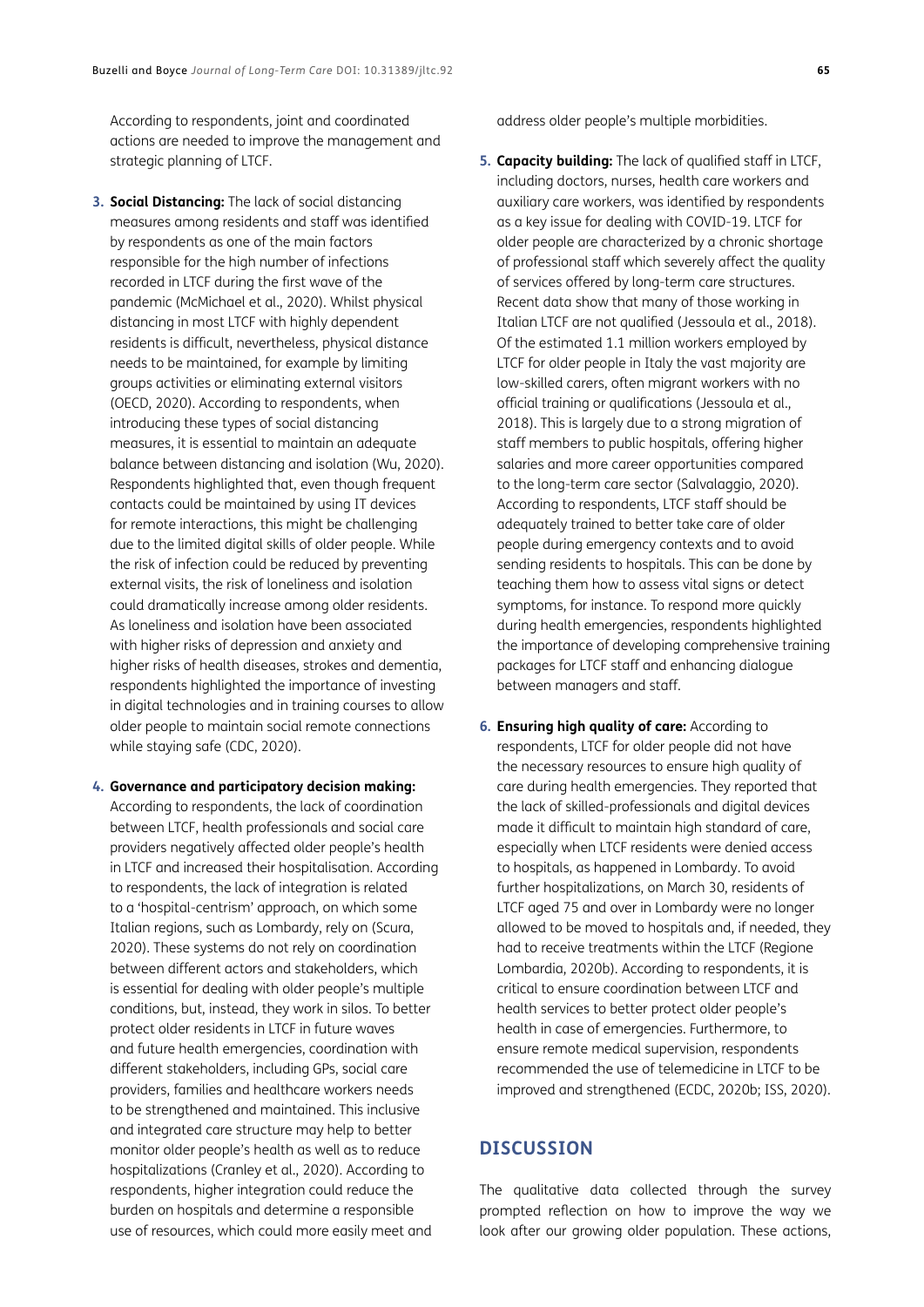which according to respondents should be implemented to reduce rates of infection in LTCF, have also been highlighted by international and national guidelines and recommendations.

International experience has shown that COVID-19 is not inevitable among LTCF ([World Health Organization,](#page-9-0) [2020](#page-9-0)). However, early evidence collected during the first months of the pandemic suggested that it is possible to mitigate the adverse impact of COVID-19 on LTCF by addressing structural issues in the sector and by implementing timely and coordinated measures [\(World Health Organization, 2020a](#page-9-0); [ECDC, 2020b\)](#page-8-0) These measures need to consider the unique challenges faced by LTCF, which can help explain many of the difficulties that LTCF have addressed during the pandemic.

International evidence highlights that LTC services are often separate from health system services, and this determines the way data and information are collected, how LTCF are financed and maintained as well as how LTC staff is trained [\(OECD, 2019a\)](#page-8-0). As LTC responsibilities are often share across national, regional and local actors, LTCF management is often complex, and the difficult coordination among the actors involved may result in a lower quality of services [\(Spasova et al., 2018;](#page-8-0) [World](#page-9-0) [Health Organization, 2019\)](#page-9-0). The poor quality of services is also due to the shortage of care workers, as the job is often low paid and considered as low-skilled ([OECD, 2019b](#page-8-0)). To improve the management, governance, and the strategic planning of LTCF during COVID-19, threatened by the above-mentioned structural issues, international recommendations stressed the importance of ensuring additional financial, human, and material resources in LTCF [\(World Health Organization, 2020b\)](#page-9-0). In particular, the evidence suggests that more and better trained staff should be available during health emergencies to avoid staff shortages and ensure timely care services [\(World Health Organization, 2020b\)](#page-9-0). To ensure a highskilled workforce, comprehensive training packages for LTCF staff should be developed [\(CDC, 2020](#page-8-0); [World Health](#page-9-0) [Organization, 2020a\)](#page-9-0). This includes giving LTCF staff access to infection prevention and control training (IPC) [\(World](#page-9-0) [Health Organization, 2020a\)](#page-9-0). As another action, national and international guidelines also recommend the use of shared digital health systems that transmit useful data and information in real time [\(ISS, 2020;](#page-8-0) [World Health](#page-9-0) [Organization, 2020b](#page-9-0)). This could benefit the coordination between the various actors managing LTCF, which may be complex and may negatively influence staff readiness to act in emergency context [\(ISS, 2020;](#page-8-0) [World Health](#page-9-0) [Organization, 2020b](#page-9-0)). For instance, shared digital health system could ease the dialogue not only between LTCF staff, hospitals, and other healthcare professionals, but also with public health authorities, which would enable quicker decisions in emergency contexts [\(ISS, 2020\)](#page-8-0).

Besides the issues related to the quality of care and the delivery of services in LTCF caused by structural and managerial issues, international resources have

identified the lack of ownership as another main barrier to the delivery of high-quality services in LTCF ([World](#page-9-0)  [Health Organization, 2019\)](#page-9-0). As in most countries LTC responsibilities are distributed across several public, private not-for-profit and for- profit service providers acting at different levels, the lack of accountability often results in lower commitments and engagement in LTCF management ([King & Zigante, 2020](#page-8-0)). This has, in part, led to a poor emergency response in the sector. To be better prepared in case of future waves of COVID- 19 and future public health emergencies, international recommendations underline the importance of developing clear emergency guidance ([CDC, 2020](#page-8-0); [ISS,](#page-8-0)  [2020\)](#page-8-0). Emergency measures for limiting the spread of the virus refer, but are not limited to, publishing clear guidance on use of PPE, reducing the number of visiting professionals into LTCF through fixed routine appointments, reorganizing internal activities to limit contacts and ensuring social distancing, limiting the number of residents and staff moving to common spaces ([CDC, 2020;](#page-8-0) [ISS, 2020\)](#page-8-0). When implementing emergency activities, broader communication strategies to facilitate coordination among different actors must be considered as well. For instance, planning a communication strategy among governmental bodies and the LTC sector can help establishing a prompt response during emergency crisis ([CDC, 2020\)](#page-8-0).

Finally, the international and national evidence collected during the pandemic have focused on protecting the physical and psychological health and well-being of LTCF staff and LTCF residents [\(CDC, 2020;](#page-8-0) [ISS, 2020](#page-8-0)). To protect staff, which may feel overburdened by working in emergency contexts, international guidelines suggest creating space for dialogue with managers and coordinators ([World Health Organization,](#page-9-0)  [2018\)](#page-9-0). This space can be used to better clarify each one's role and focus on new ways of delivering care for acting fast in emergency contexts [\(World Health Organization,](#page-9-0)  [2018\)](#page-9-0). To protect the health and well-being of older people living in LTCF, the evidence collected suggests keeping an adequate balance among social distancing, to reduce the spread of the virus, and social isolation ([Cranley et al., 2020](#page-8-0)). According to recent studies, social isolation has been found to increase risk of dementia, depression, and the risk of hospitalization among older people ([National Academies of Sciences, Engineering,](#page-8-0)  [and Medicine, 2020](#page-8-0)). To maintain social connections in emergency contexts, frequent contacts with family members should be promoted ([Cranley et al., 2020\)](#page-8-0). This can be done by embracing digital technologies, which showed to have positive impacts on older people's health and social needs [\(CDC, 2020](#page-8-0)).

These suggested actions align with the major categories discussed by survey participants when mentioning the main challenges faced by LTCF. These refer to management, governance capacity building, quality of care and protecting and safety measures.